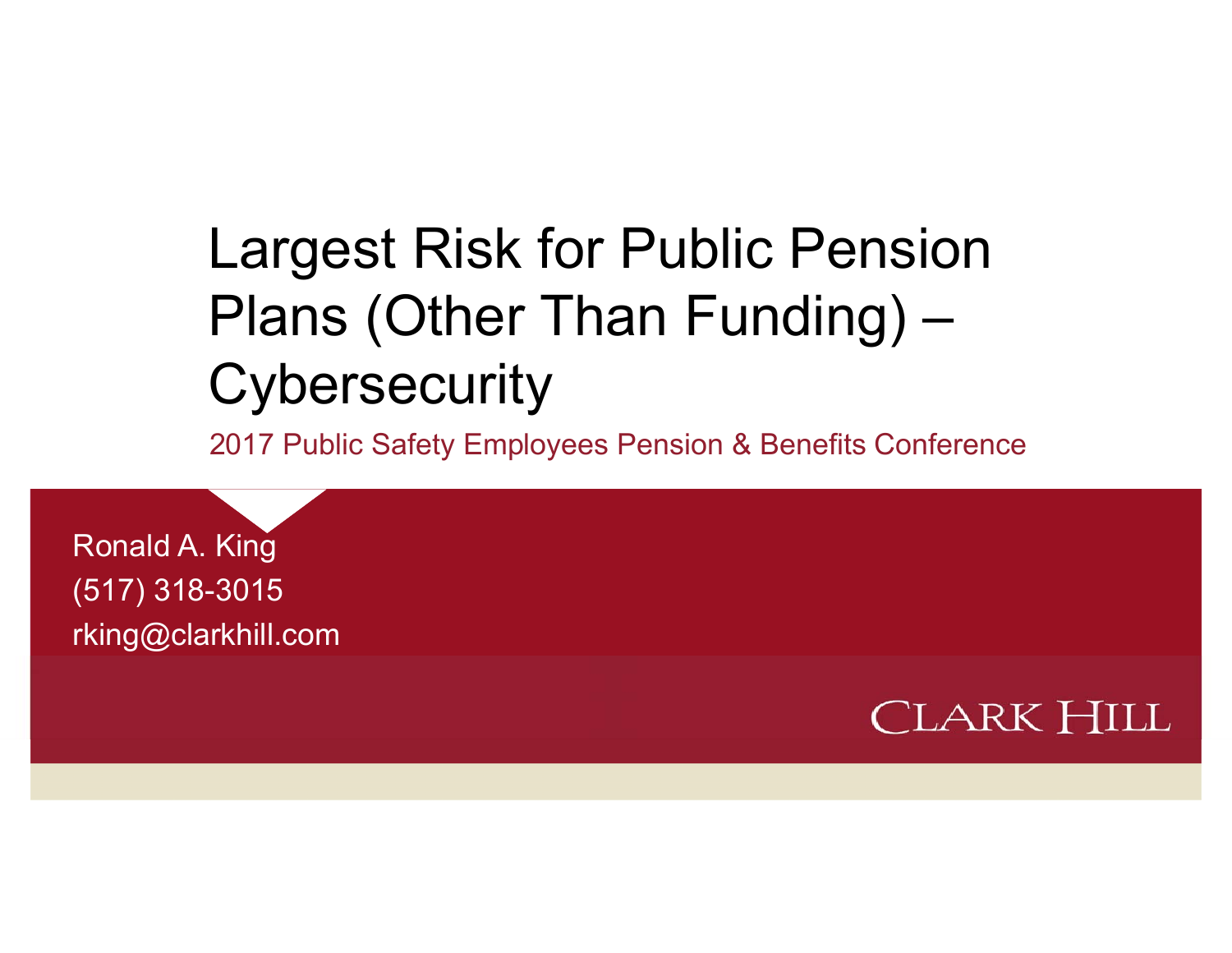"I am convinced that there are only two types of companies: those that have been hacked and those that will be. And even they are converging into one category: companies that have been hacked and will be hacked again."

> Former FBI Director Robert MuellerRSA Cybersecurity Conference March 2012

> > **CLARK HILL**

2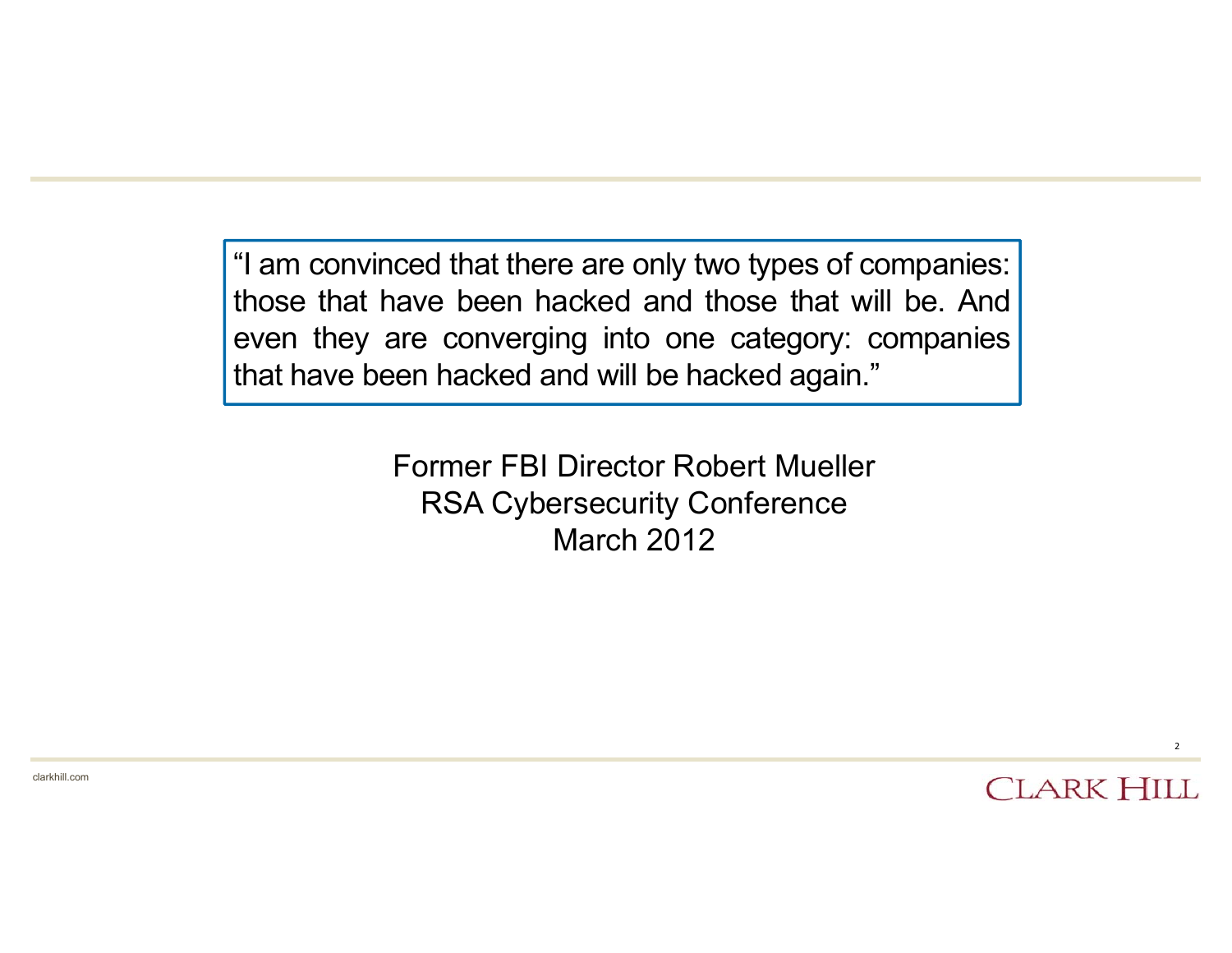#### **2017:**

|  | Equifax: 143 million accounts affected |  |  |
|--|----------------------------------------|--|--|
|--|----------------------------------------|--|--|

X-Box: 1.2 million accounts affected

#### **2016:**

Yahoo!: 500 million accounts stolen ("state-sponsored actor" allegedly responsible) Verizon Enterprise Solutions: 1.5 million accounts affected

#### **2013:**

Target: 40 million credit and debit card accounts taken (\$252 mil cost/\$90 mil covered)

#### **IF A BREACH OCCURS, EXPECT LITIGATION (LIKELY CLASS ACTION)**

clarkhill.com

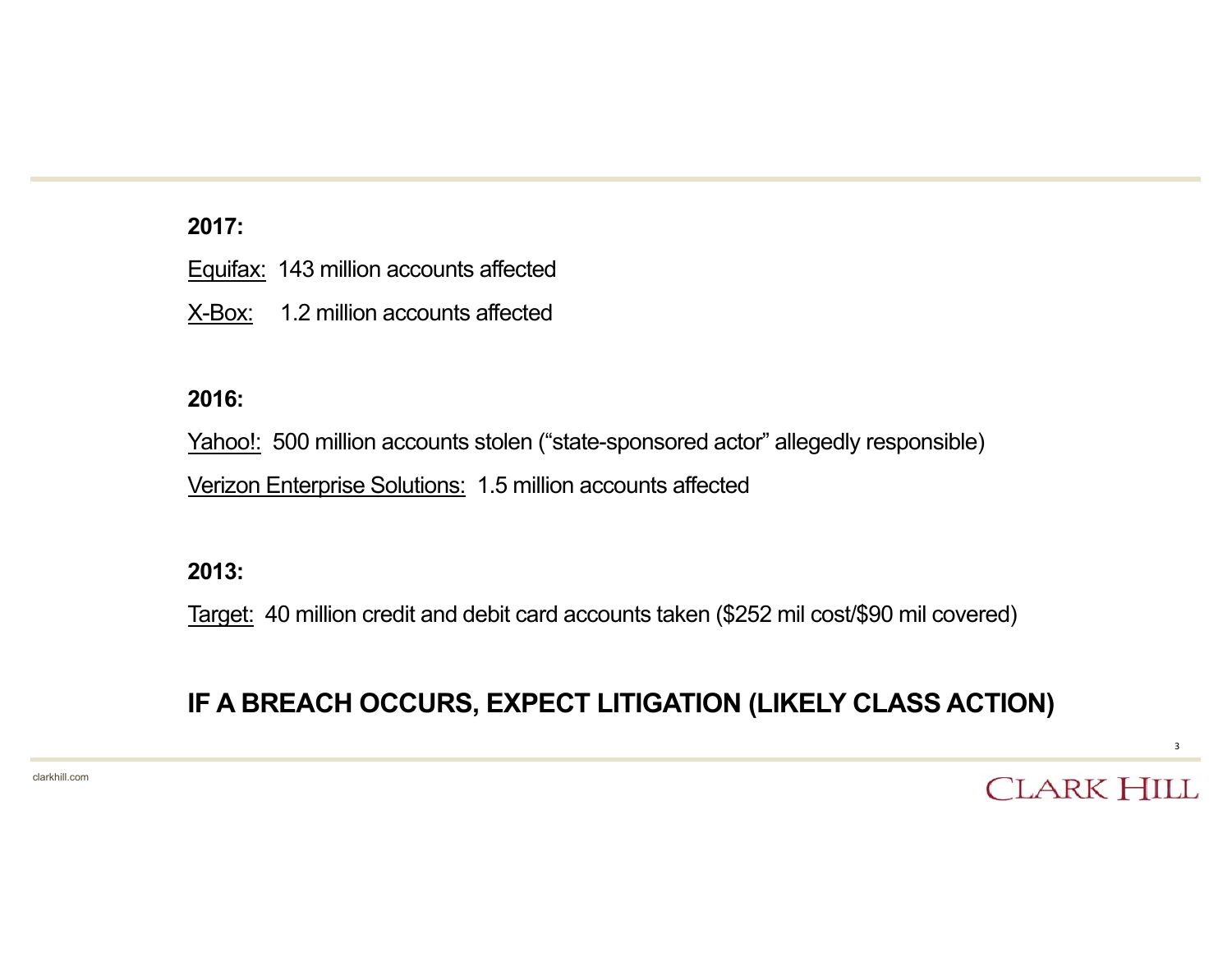#### **THREAT ACTORS**

- Cybercriminals
- $\mathbf{r}$ **Hackers**
- $\mathbf{r}$ **Hactivists**
- $\blacksquare$ Government surveillance
- $\mathbf{r}$  . State sponsored / condoned espionage
- $\blacksquare$ Insiders (disgruntled/dishonest/bored/untrained)



#### **CLARK HILL**

4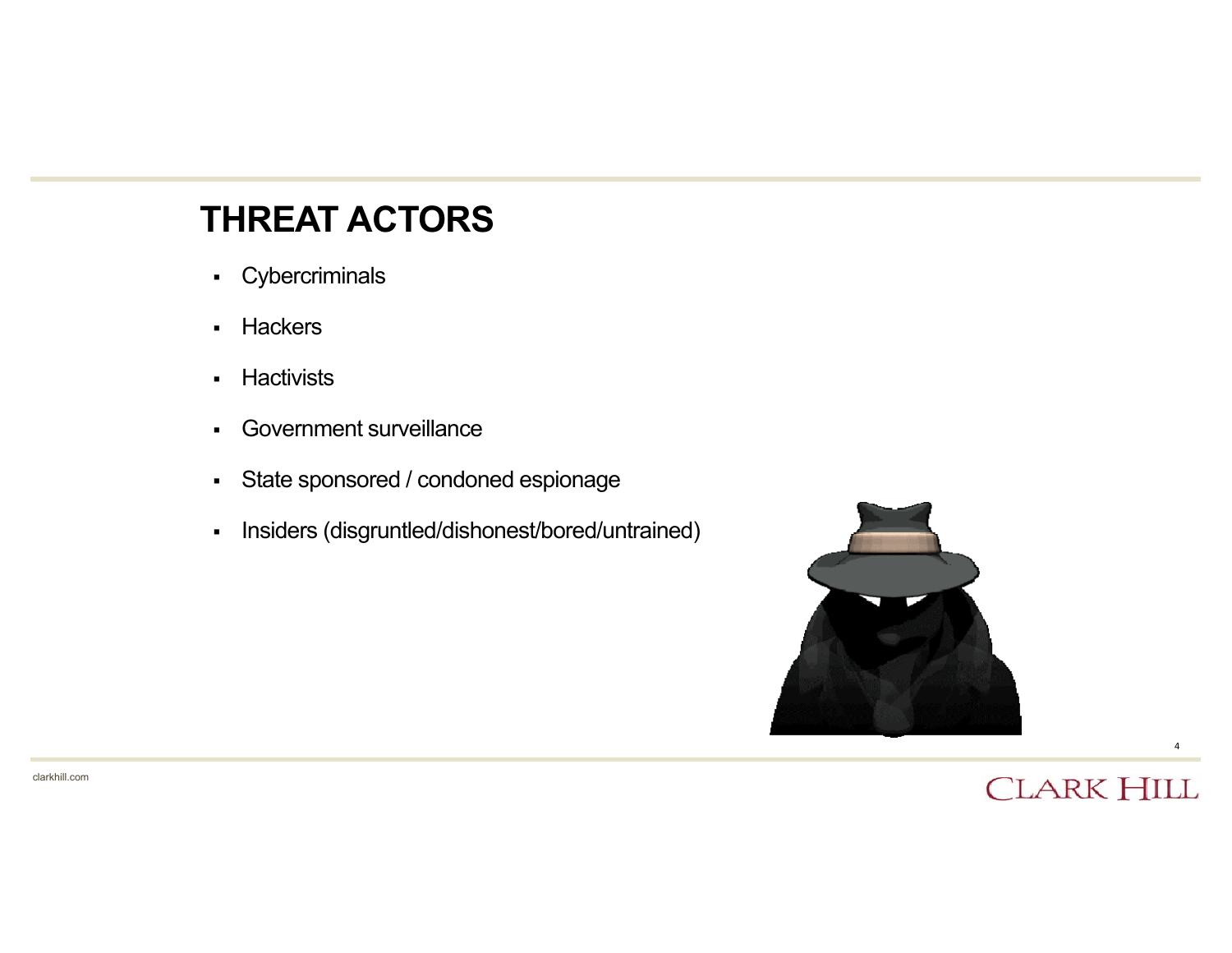#### **SECURITY REQUIREMENTS**



**CLARK HILL** 

5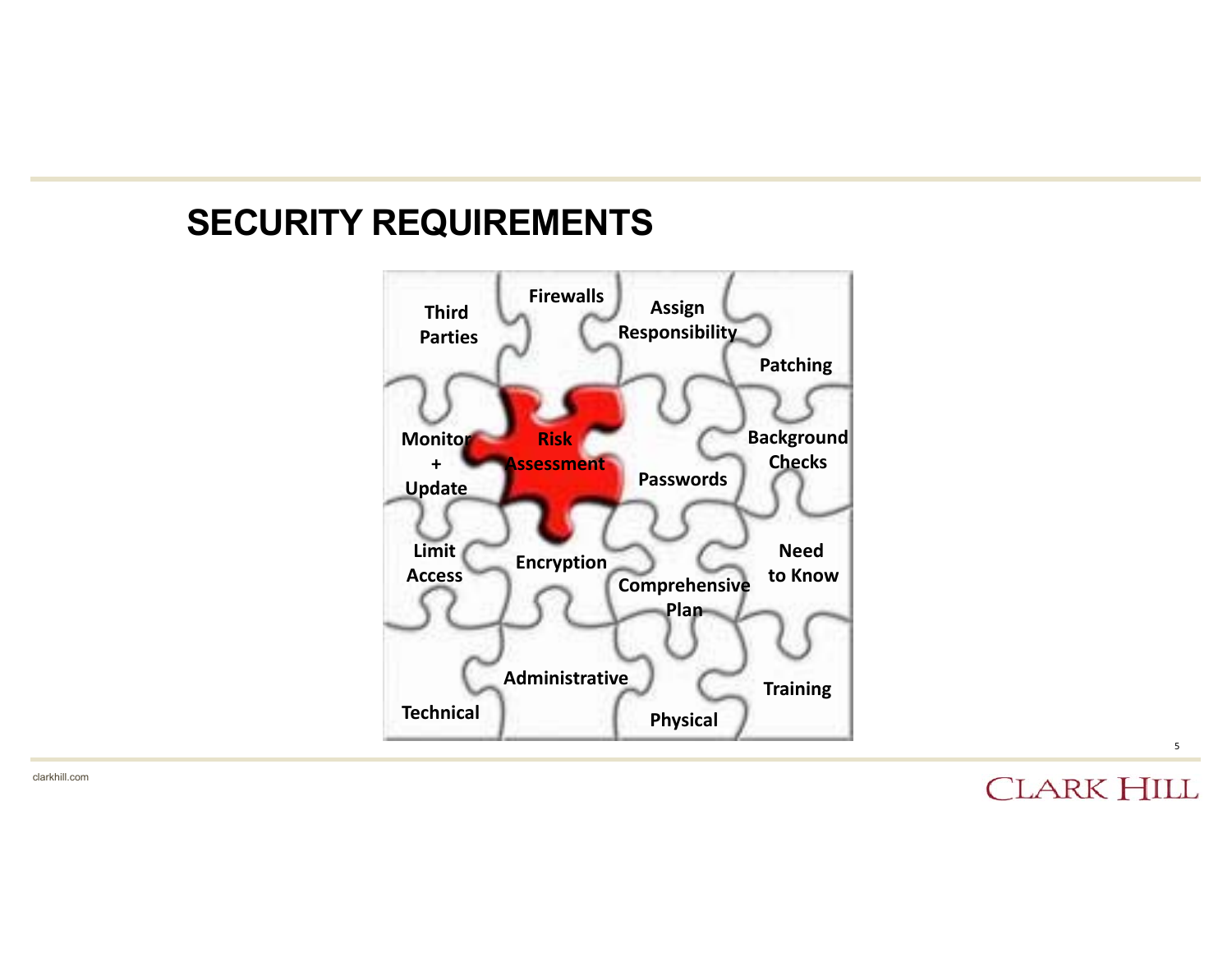# **KEY SECURITY QUESTIONS**

- $\blacksquare$ Have you performed a risk assessment?
- $\blacksquare$ Do you have an actionable incident response plan?
- $\blacksquare$ What tools do you have to manage situations/consequences?
- $\blacksquare$ Do your processes allow for effective management in crisis?
- $\blacksquare$ Have you identified key personnel in the event of a crisis?
- $\blacksquare$ Have you trained your employees lately on cybersecurity?
- $\blacksquare$ Have you updated your privacy policy?
- $\blacksquare$ Do you have a recent terms & conditions on your site?
- $\blacksquare$ Would you consider yourself security aware?

If you answered "NO" to any of these, why is that?

6

**CLARK HILL**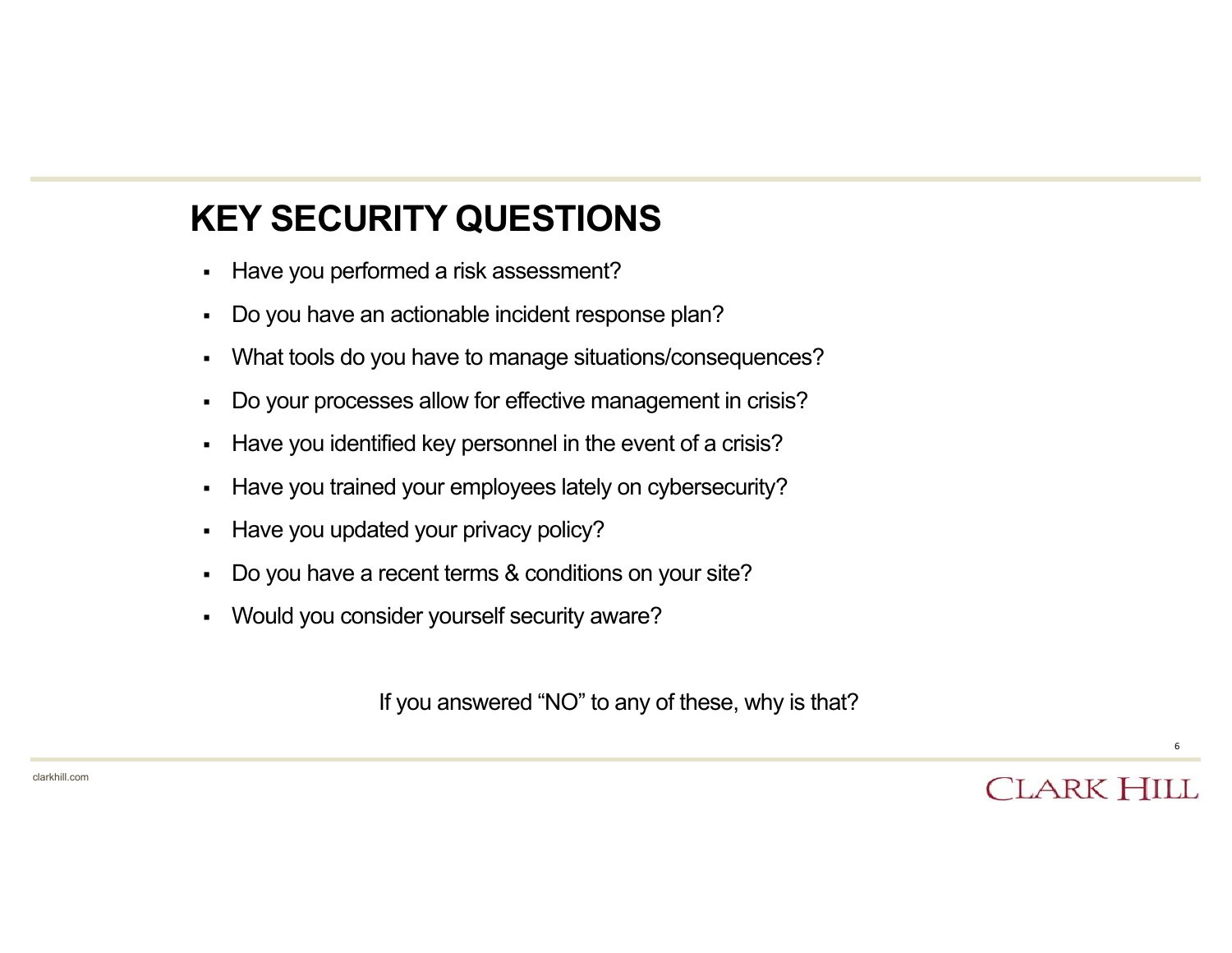### **RISK ASSESSMENT**

Step 1: Identity Information Assets (data, software, hardware, appliances and infrastructure)

Step 2: Classify Information Assets

Step 3: Identify Security Requirements (statutes/regulations, contracts, common law, organization needs)

Step 4: Identify Risks



#### **CLARK HILL**

7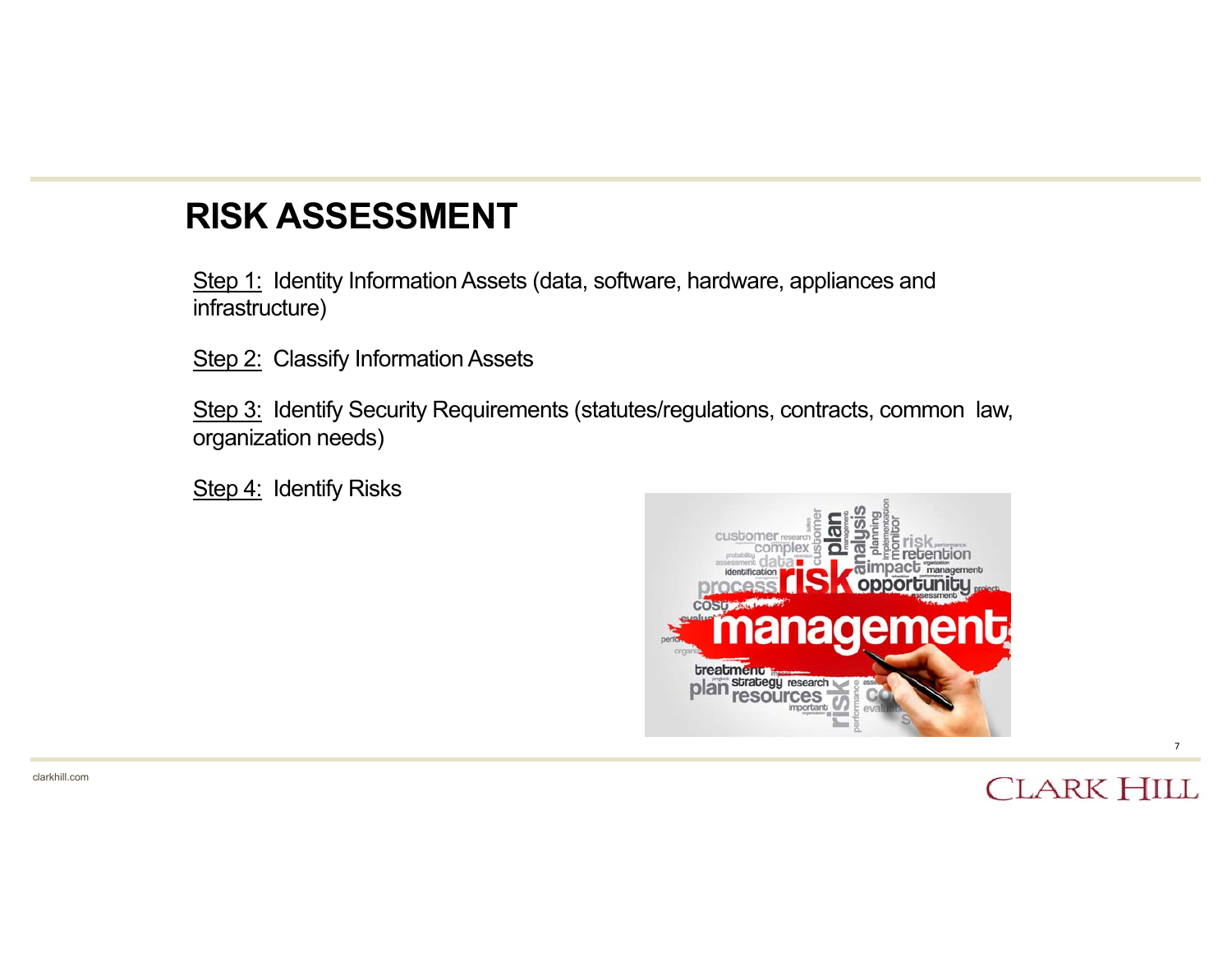#### **INCIDENT RESPONSE PLANS**

Preparing for **WHEN** a business will be breached,

not **IF** your organization may be breached

Words to Live by: Identify & Protect + **Detect, Respond & Recover**

clarkhill.com

**CLARK HILL**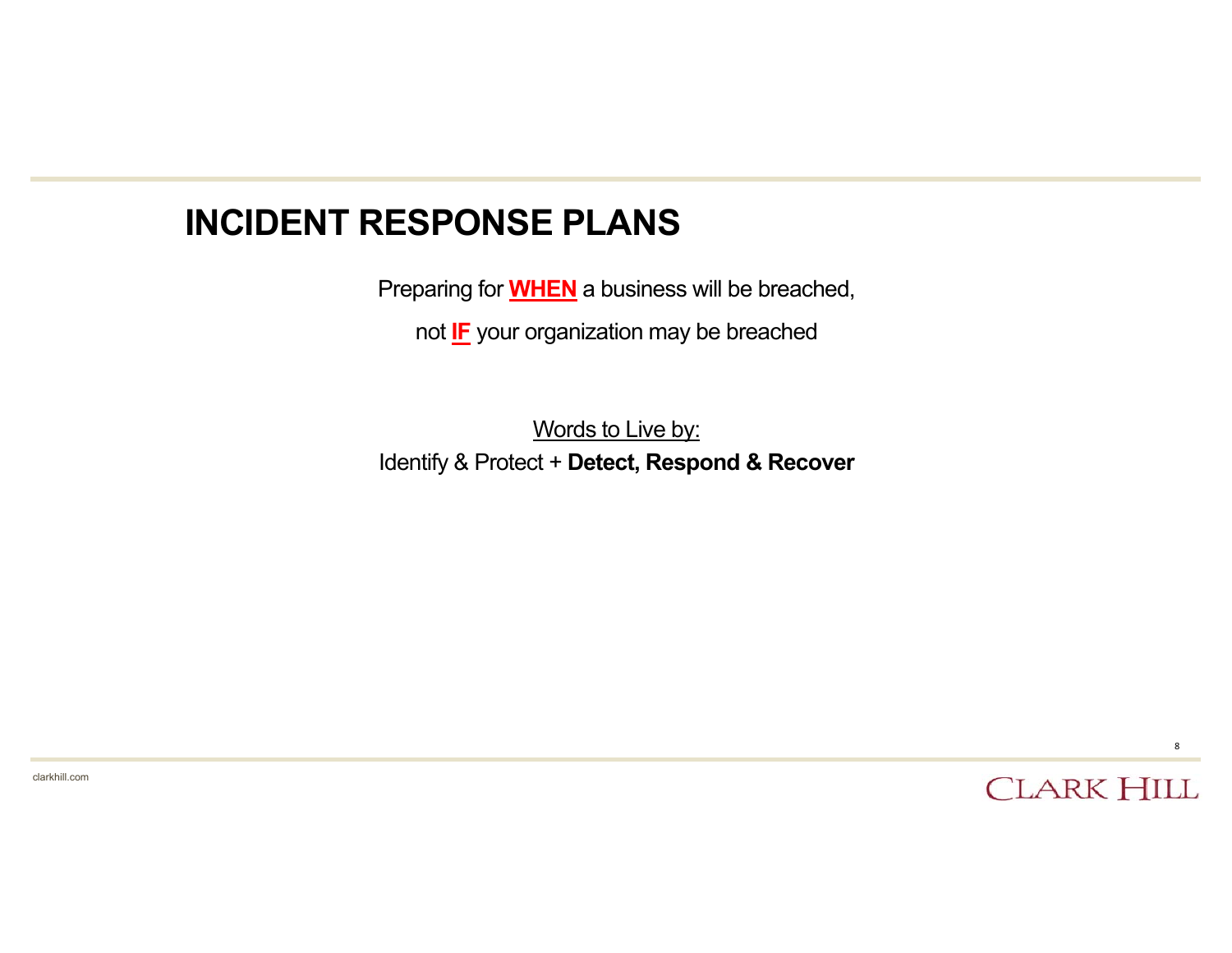#### **PUBLIC PENSION SYSTEMS**

Personally Identifiable Information ("PII") to consider:

- Social Security Numbers
- $\blacksquare$ Dates of Birth
- Addresses
- $\blacksquare$ Bank Account Information
- $\blacksquare$ Protected Health Care Information (administration of disability benefits)



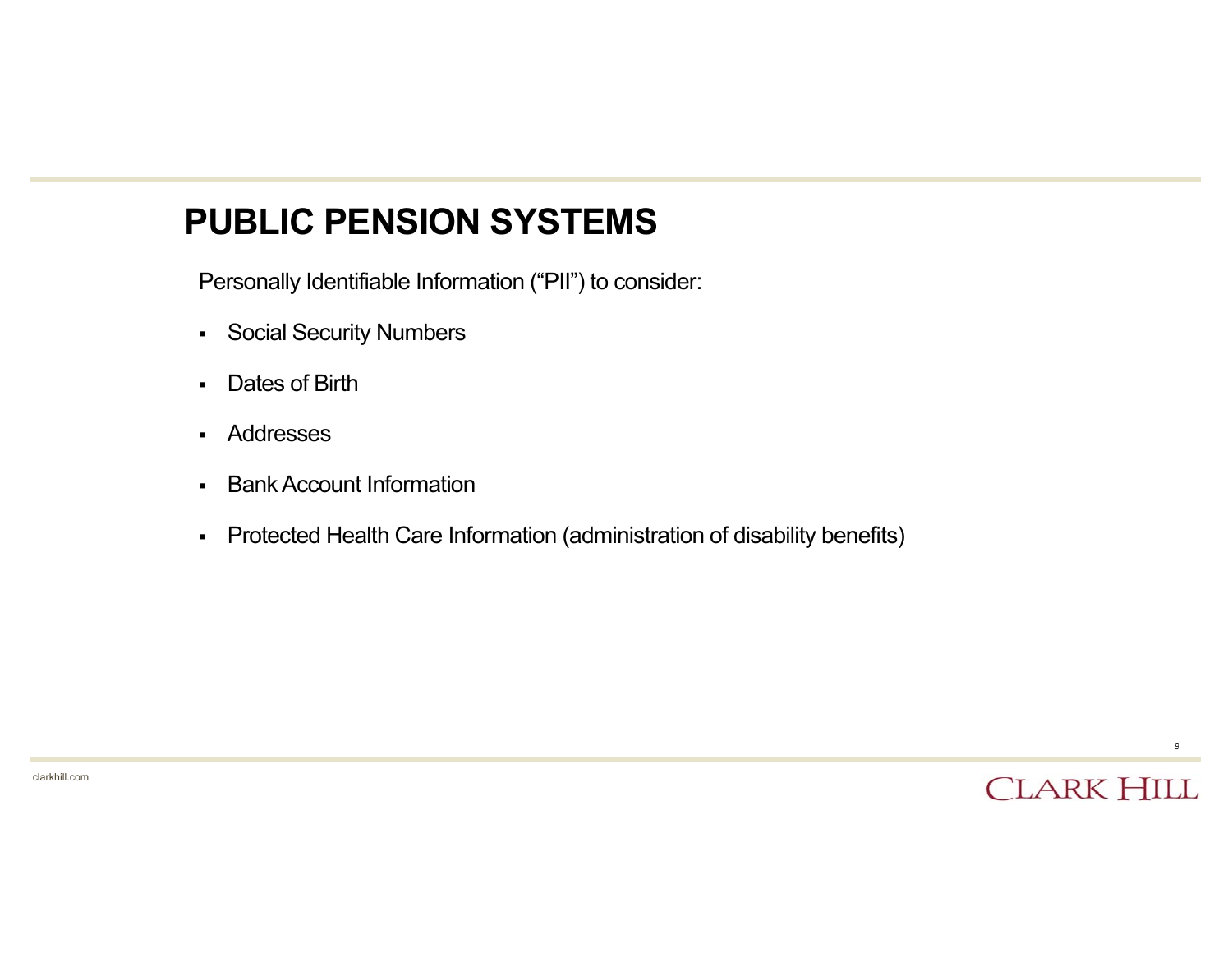#### **PUBLIC PENSION SYSTEMS (CONT.)**

Unique Challenges

- Antiquated IT systems
- $\blacksquare$ Reliance on plan sponsors data management systems
- $\blacksquare$ Limited resources
- $\blacksquare$ Trustee buy-in
- $\blacksquare$ Recruiting, attracting and retaining qualified staff

10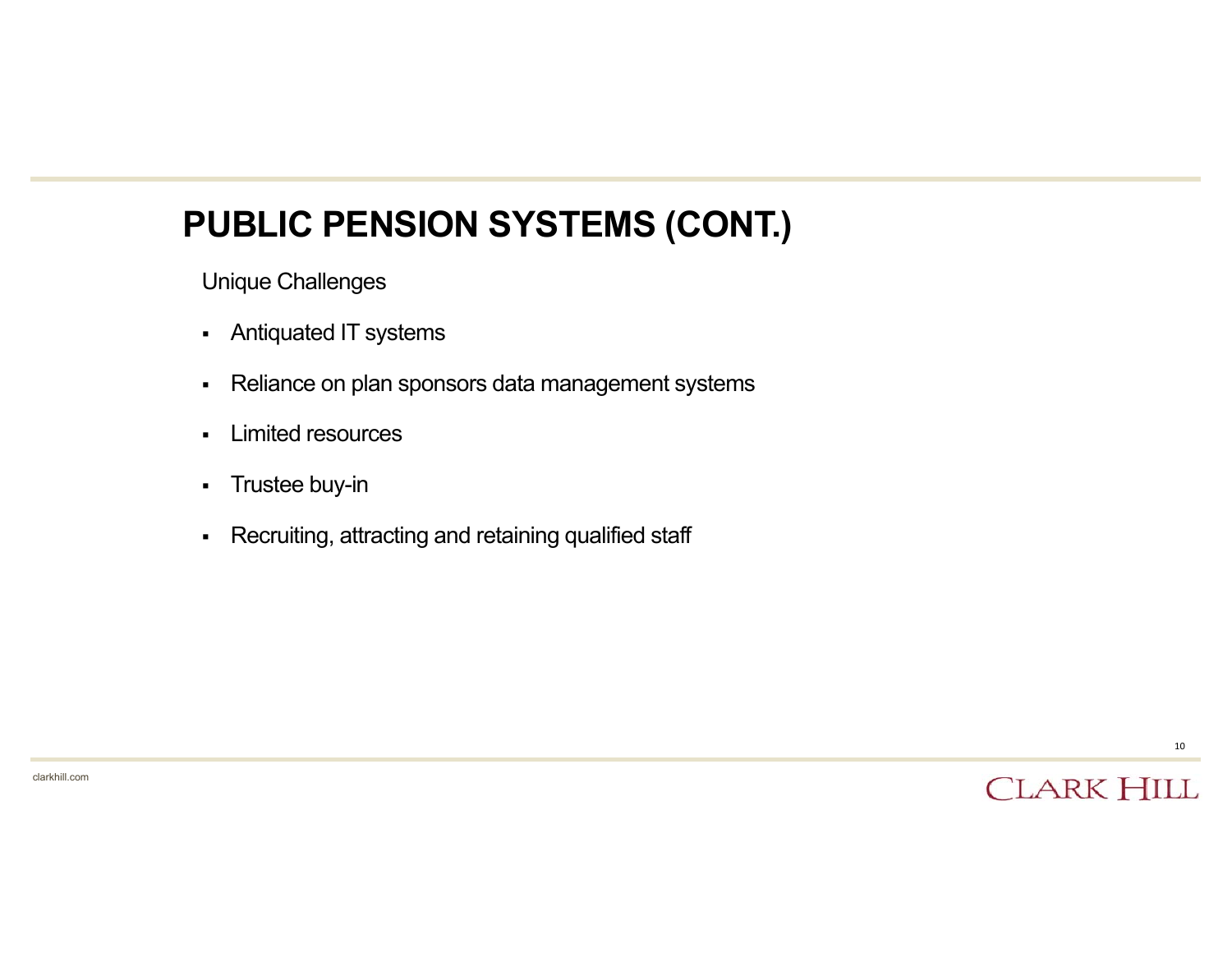#### **CYBERSECURITY ASSESSMENTS**



**CLARK HILL** 

11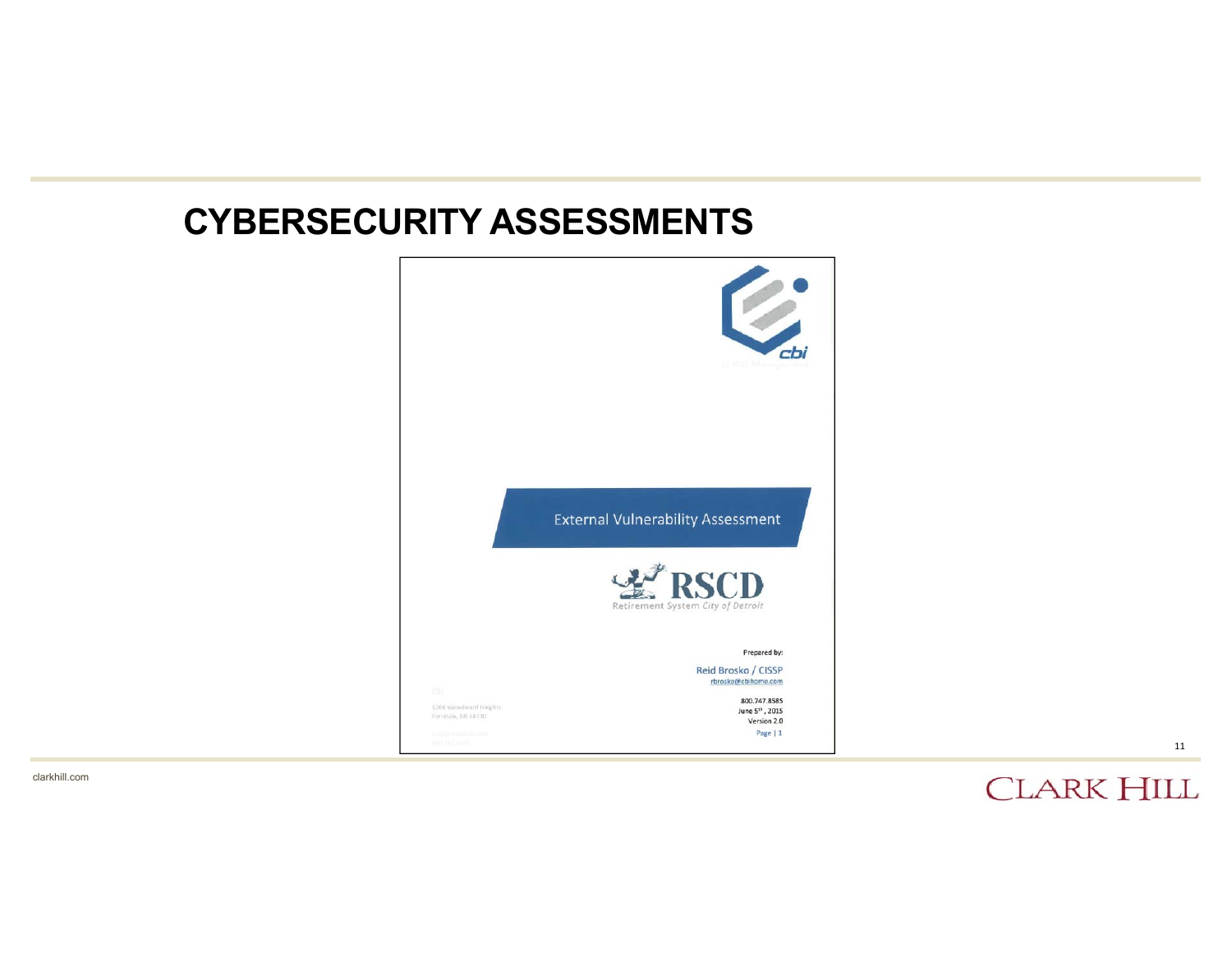## **CYBERSECURITY INSURANCE**

Even with an incident response plan and cybersecurity tools in place, you should still consider cybersecurity insurance as a fail safe to protect your business from cyber risks

- $\blacksquare$ Standalone coverage usually
- П Helps companies recover faster from data loss owing to a security breach or other cyber event
- $\blacksquare$ Transfers some of financial risk of security breach
- Investigate current coverage before you apply
- П Know the limitations of your coverage (likely will not cover theft of intellectual property)



12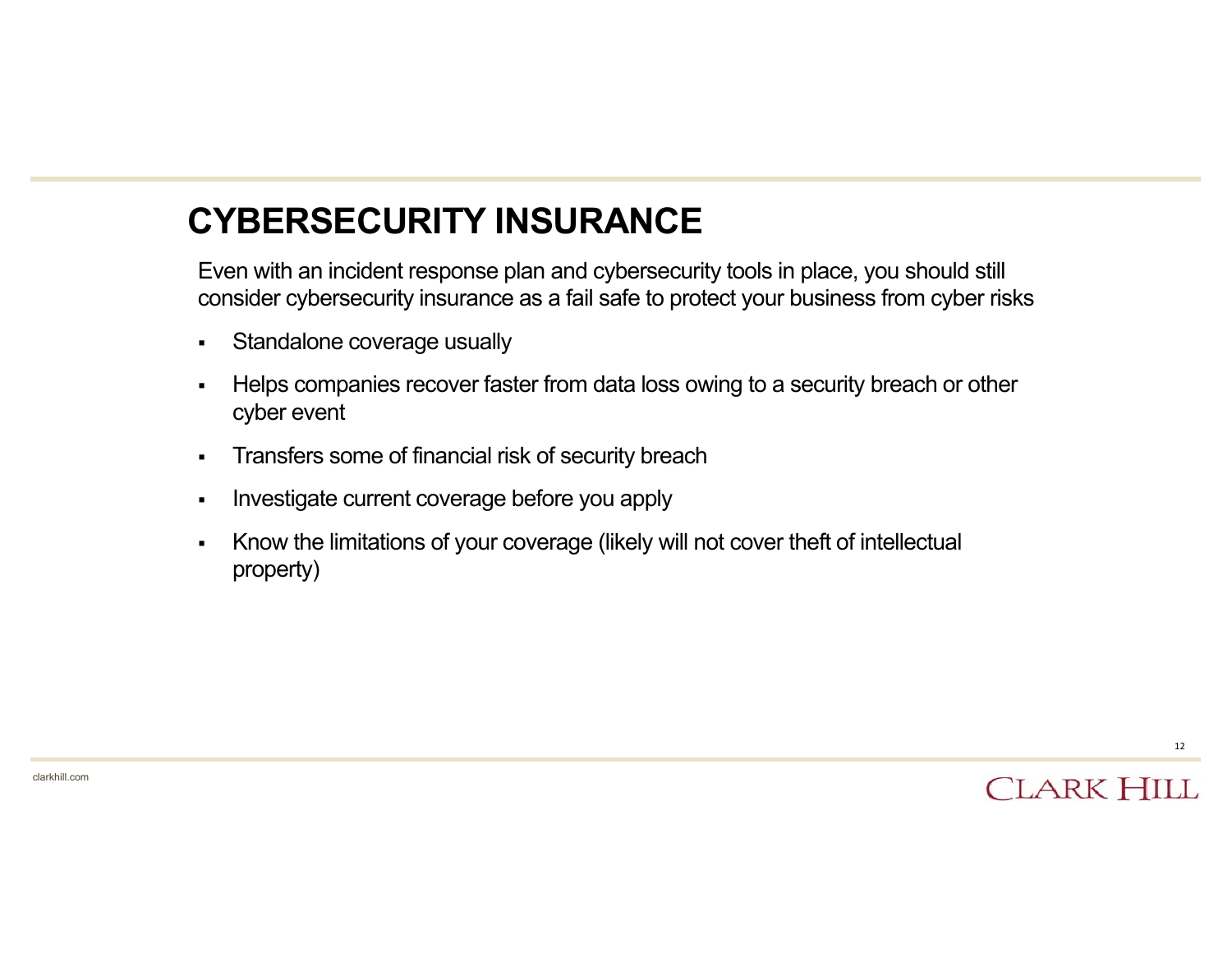#### **TYPES OF INSURANCE**

- Data breach/ privacy crisis management
- $\blacksquare$ Multimedia/ Media liability coverage
- $\blacksquare$ Extortion liability coverage
- $\blacksquare$ Network security liability

13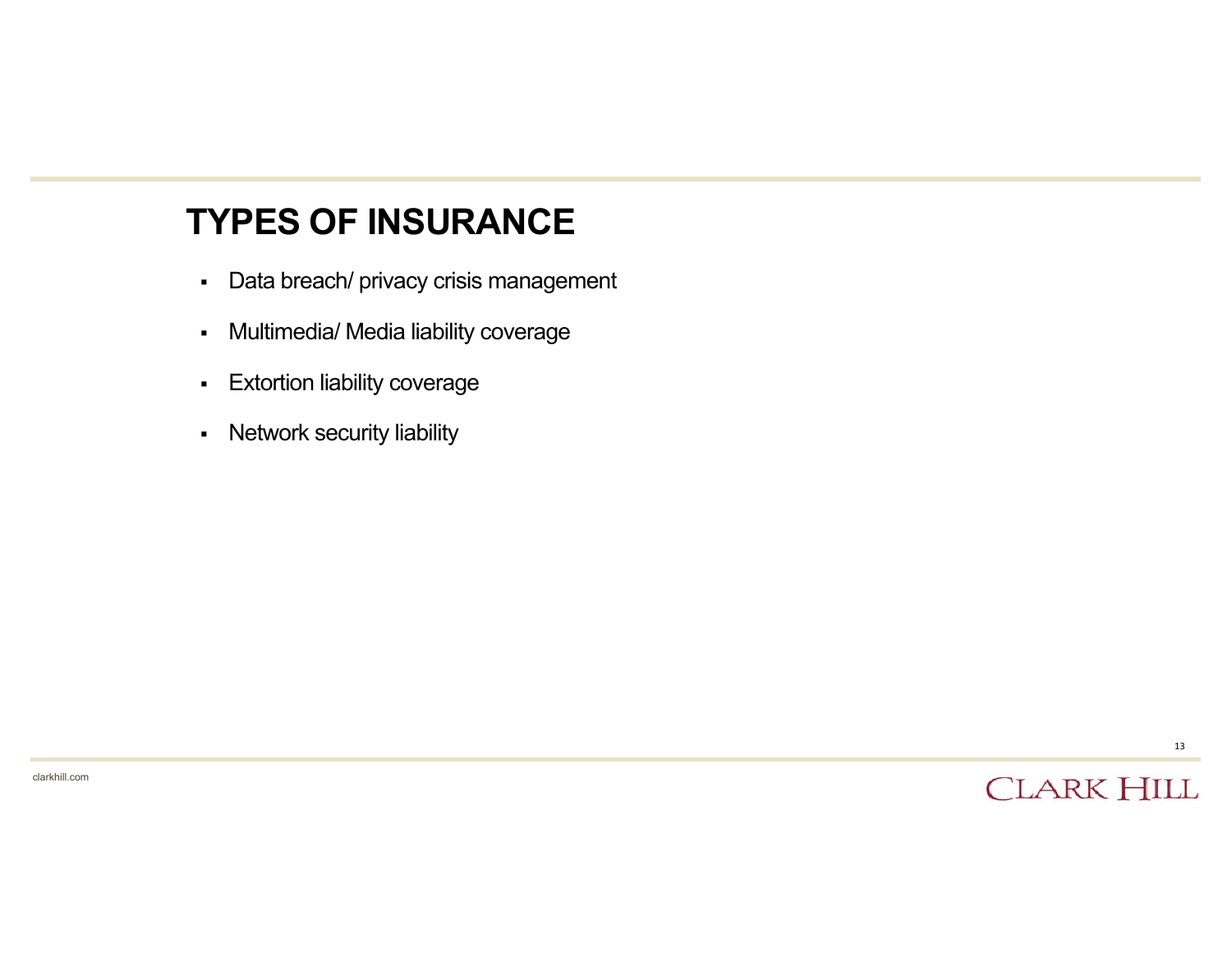## **INSURANCE CONSIDERATIONS**

- $\blacksquare$ Security controls to reduce premiums
- $\blacksquare$ Undertaking <sup>a</sup> security risk review
- $\blacksquare$ Assistance to improve information governance and information security
- $\blacksquare$ Malicious act by employees
- $\blacksquare$ Uncertainty about breaches prior to coverage
- $\blacksquare$ Media protection
- $\blacksquare$ Response plans/ roles of outside professionals
- $\blacksquare$ Litigation/ Defense costs
- $\blacksquare$ Choosing <sup>a</sup> broker

clarkhill.com

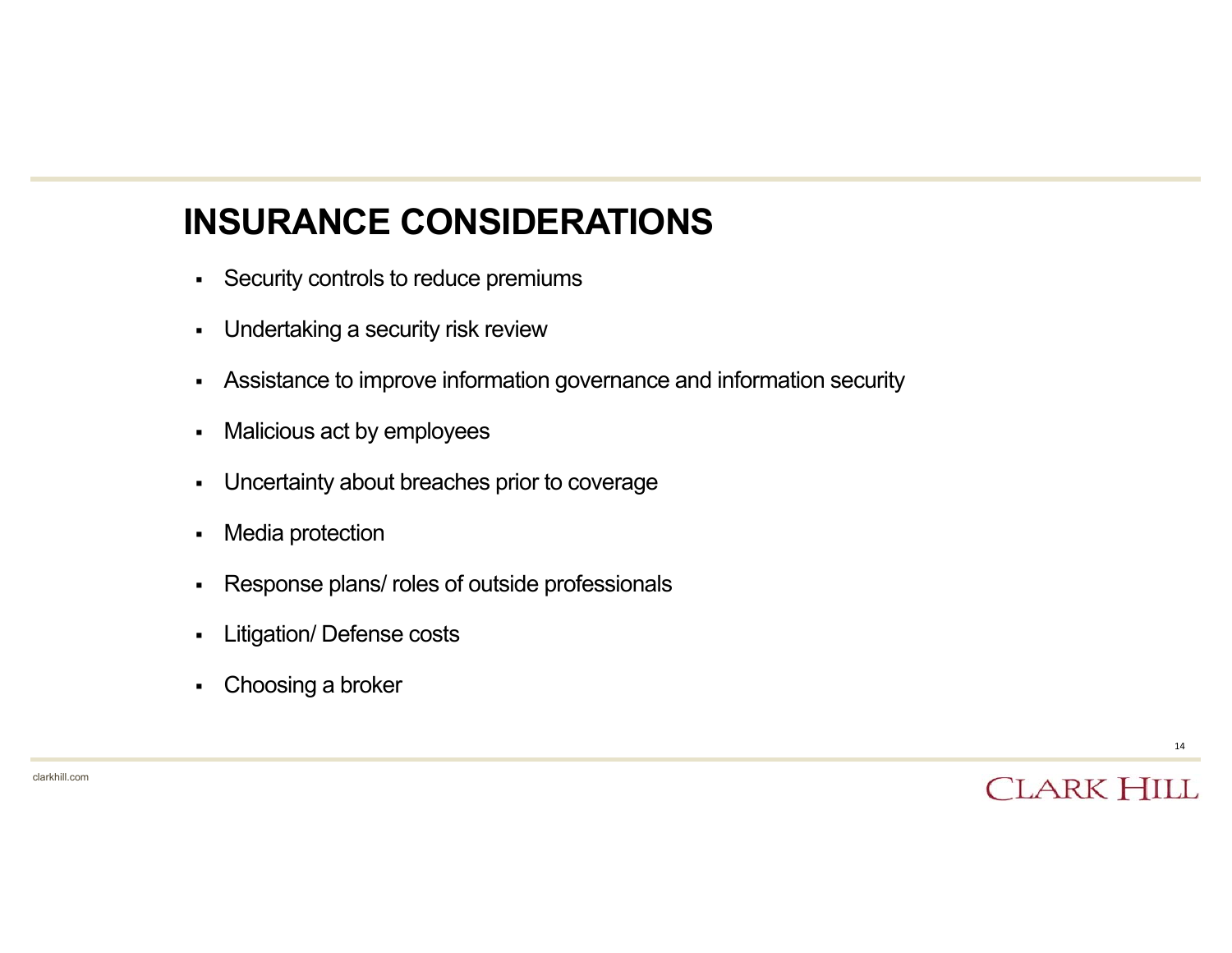### **CYBER LIABILITY PROGRAM (1/2)**

- NCPERS has partnered with Ullico and Arthur J. Gallagher & Co. to create <sup>a</sup> proprietary Cyber Liability policy with preferred rates and <sup>a</sup> simplified 5-question application process. The program is designed to provide limits ranging from \$250,000 to \$2MM with higher limits available upon request and <sup>a</sup> broad range of deductibles beginning as low as \$2,500.
- Coverage includes:
	- **Privacy liability.** Losses arising from failure to protect sensitive personal or health information in electronic or hard copy format. Includes regulatory defense and settlement
	- **Breach Notification.** Data Breach counsel to provide immediate triage and consultation. Data Breach network of experts providing crisis management services including legal, computer forensics, regulatory and individual notification guidance, call center, credit monitoring and identity restoration services.
	- **Multimedia Liability.** Coverage for claims related to multimedia activities such as defamation, libel, plagiarism or copyright infringement.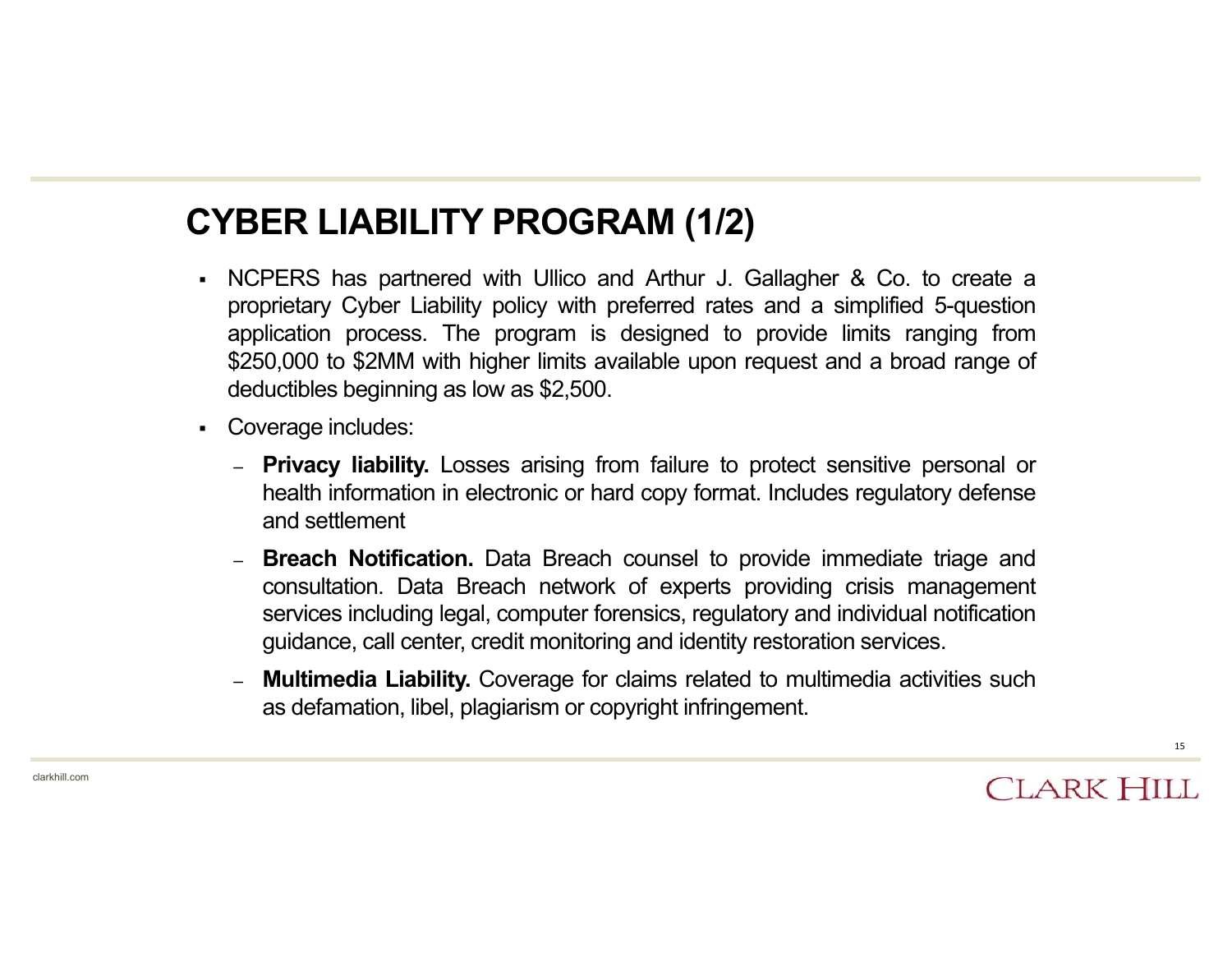## **CYBER LIABILITY PROGRAM (2/2)**

- Coverage includes (cont.):
	- **System Damage.** Restore, re-collect, and replace data. Hire specialists, investigators, forensic auditors, and loss adjusters to review to substantiate the loss.
	- **Business Interruption.** Net income policyholder would have earned. Loss of Business Income including normal operating expenses that were incurred or affected by the event.
	- **Regulatory Actions.** Coverage for civil regulatory actions, expenses related to information requests, compensatory awards, and regulatory penalties and fines to the extent permitted by law.
	- **Cyber Threats & Extortions.** Monies paid by policyholder following threat.
	- **PCI Fines.** Fines and penalties from non-compliance with Payment Card Industry Data Security Standards.

**CLARK HILL**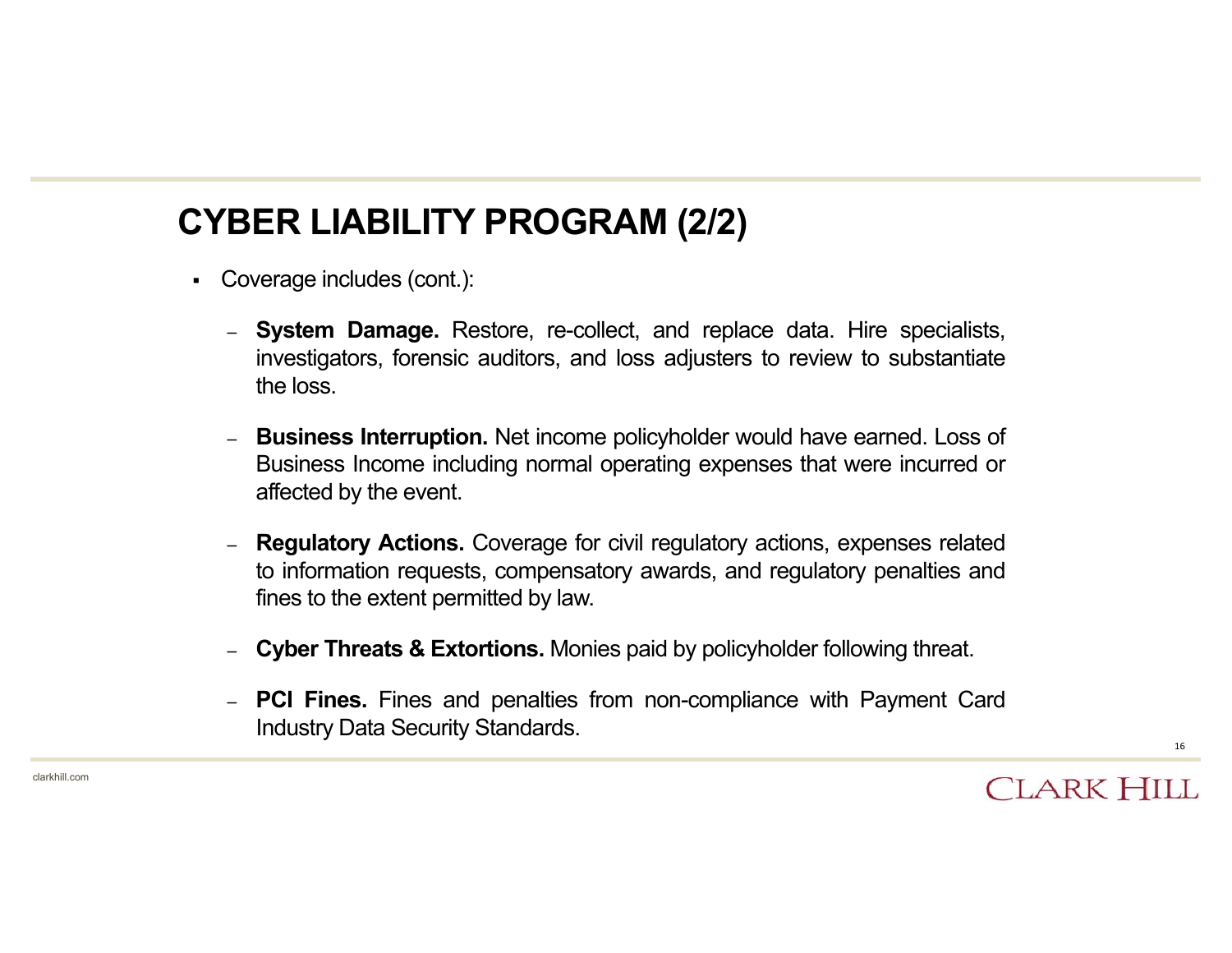# **QUESTIONS?**



**Ronald A. King**

(517) 318-3015

rking@clarkhill.com

clarkhill.com

**CLARK HILL**